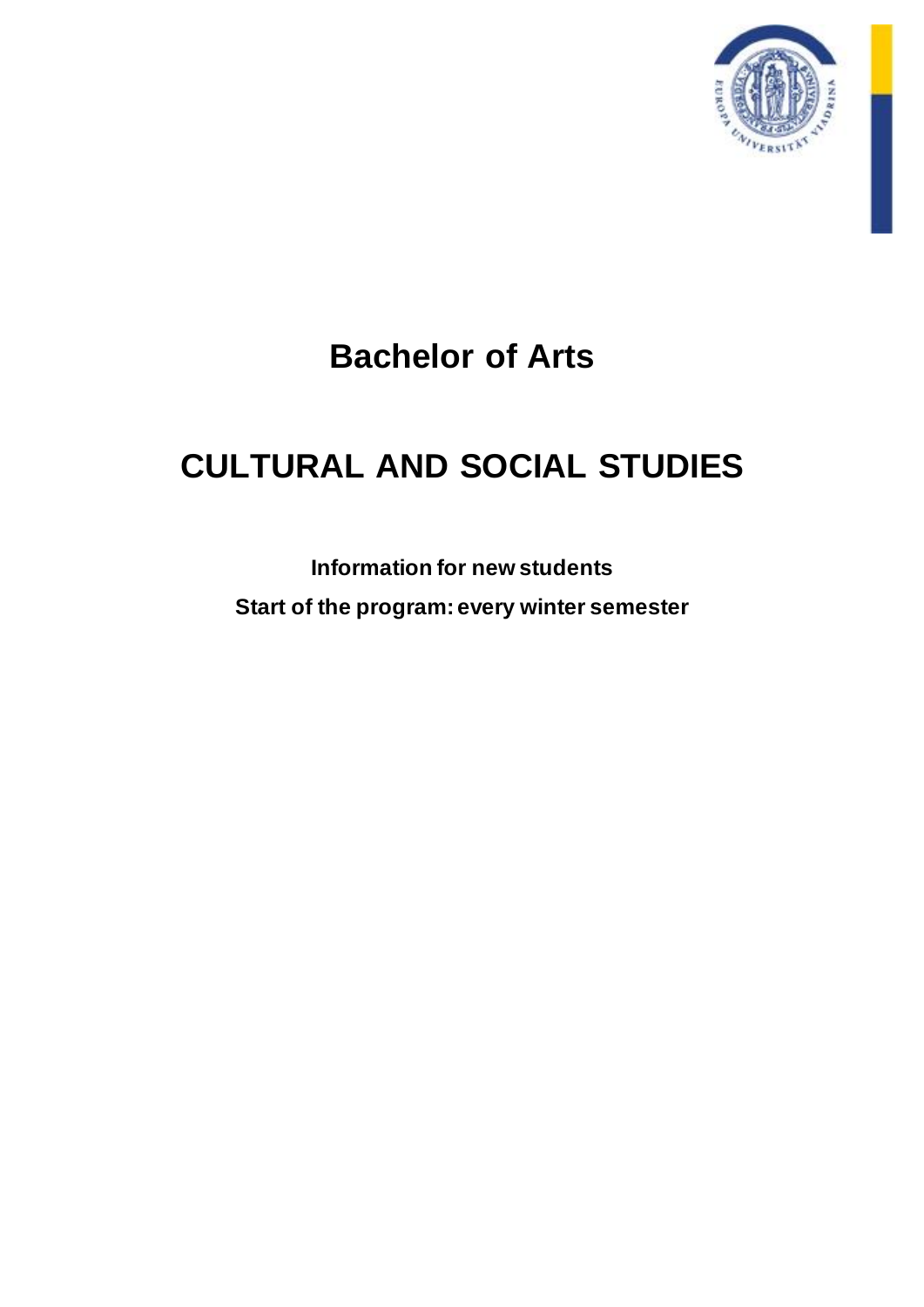# **Content**

| Study and Examination Regulations (Studien- und Prüfungsordnung)(English/German)11 |
|------------------------------------------------------------------------------------|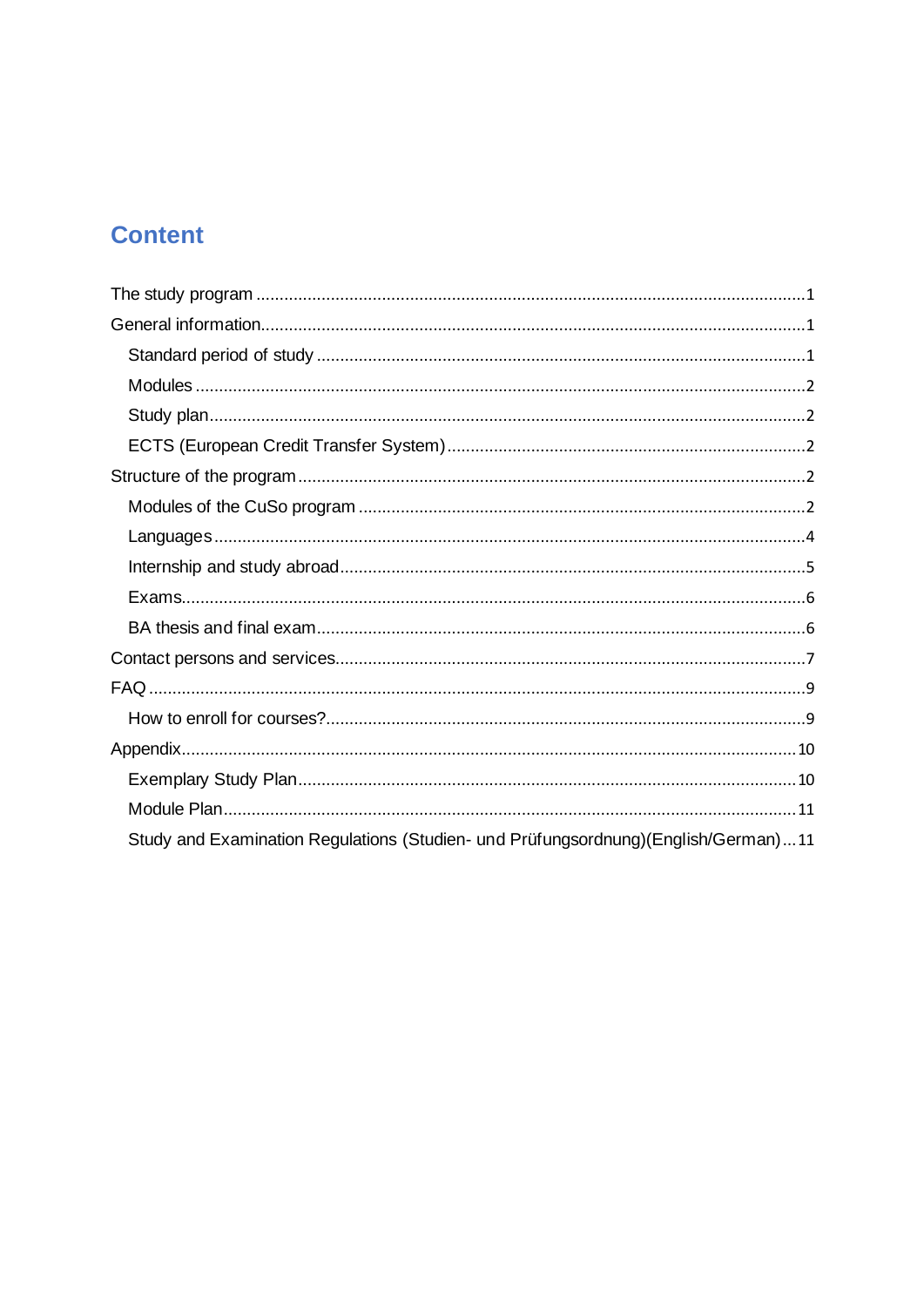



# <span id="page-2-0"></span>**The study program**

Dear students,

with our BA study program *Cultural and Social Studies*, we offer you a bilingual degree that takes place in English and German. During your studies, you will get to know the histories, structures and topics that define today's cultural and social world.

In the beginning we will introduce you to the objectives, questions and methods of the disciplines that study culture and society, that is, cultural history, literary study, linguistics and comparative social sciences. You then specialise in interdisciplinary topic-based modules that focus on *Media*, *Diversity* or *Europe/s*.

You can start your studies without knowing German, the first courses will all be in English. You will acquire German skills during your studies and also have courses in German later. You have to reach a good competence in German (B2) by the end of the program and you have to perform at least one content-based exam in German. We recommend a C1 level as this is necessary if you want to take up a master's program in Germany afterwards.

English has to be on a good level (B2) when you take up your studies. You can improve it during the program. In addition, you will learn one other language (unless you must improve both English *and* German and already know another language).

You will do an at least one-month internship and spend at least three months of your study time abroad. If you are not from a German-speaking background, you can also remain in Germany (or a German-speaking area) to realise an internship or a 'study abroad'.

# <span id="page-2-1"></span>**General information**

Before you receive detailed information on the CuSo degree program, we would first like to explain some basic terms related to the Bachelor's degree program. These are important, so that you will later understand all the explanations about the CuSo degree program.

#### <span id="page-2-2"></span>**Standard period of study**

A normal Bachelor's program is usually designed to be completed in 6 semesters of standard study time. It is however possible to extend your time of study. After 10 semesters of studying the examination office (Prüfungsamt) will invite you for a mandatory student counselling (Studienberatung) to plan your further study time.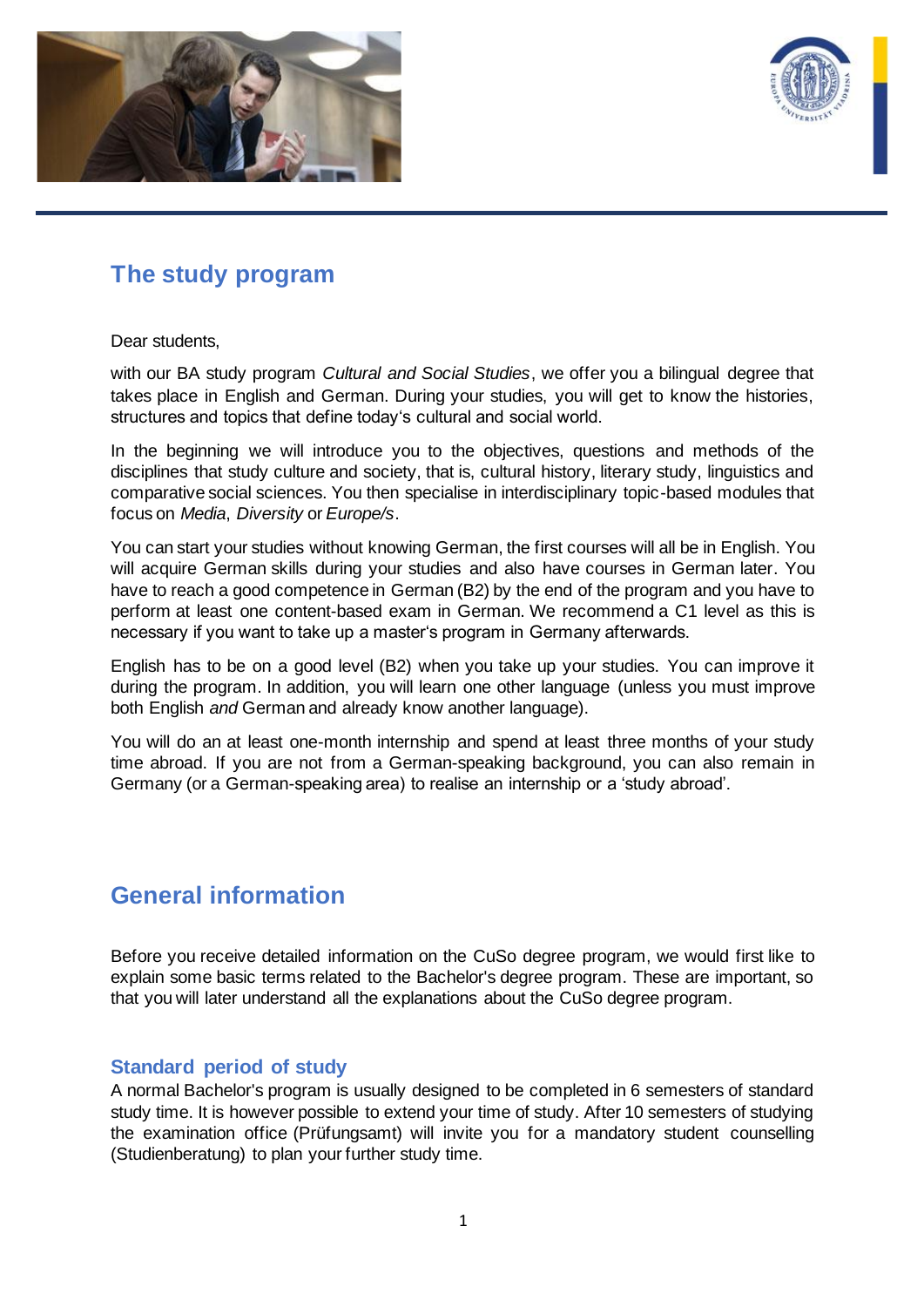



#### <span id="page-3-0"></span>**Modules**

The study program is divided into so-called "modules". A module bundles thematically, systematically and/or methodically related content and is composed of various courses in this subject area (e.g. lecture and an accompanying seminar). The number, scope, contents of the modules, the module requirements and the examination procedures are regulated in the subject-specific regulations of the respective subjects and can be read in the module descriptions.

#### <span id="page-3-1"></span>**Study plan**

In the appendix of this document, you can find the exemplary study plan for the program. This plan is a model and shows how you can schedule your studies to complete them in the recommended 6 semesters. You do not have to stick to this plan necessarily, there is always room for shifting and swapping and it is also possible to extend your study time (just note that financial support like BAföG ends after a certain period of time/amount of semesters).

#### <span id="page-3-2"></span>**ECTS (European Credit Transfer System)**

It is generally said that each 30 hours of study results in one credit point (CP). Credit points are therefore a measure of the required "workload" in the degree program. Modules and courses can be of varying scope: they can comprise only 1 but also 9 CP (for courses) or 12, but also 36 credit points (for modules). On average, 30 CP are achieved per study semester. The CP are awarded to everyone who completes a module or a course successfully, regardless of the grade achieved. The assessment with CP is carried out according to the rules of the "European Credit Transfer System", ECTS for short. Thus, courses that have been taken at other universities – e.g. during studies abroad – and completed with examinations can be recognized in the Bachelor's (or Master's) program (provided the content fits). A complete Bachelor's degree program (of 6 semesters) comprises at least 180 CP.

## <span id="page-3-3"></span>**Structure of the program**

The modules that are introduced in the following can be seen as clusters of topics/methods that have to be studied during the program. The numbers of the modules do not necessarily tell at what time in your studies you have to schedule courses in this module. For example, the course of academic writing (module 6) will already take place in the first semester. For a better overview see the exemplary study plan in the appendix of this document.

#### <span id="page-3-4"></span>**Modules of the CuSo program**

The program is structured in 8 modules plus the final exam (BA thesis and oral exam). To finalize the study program, 180 ECTS have to be acquired.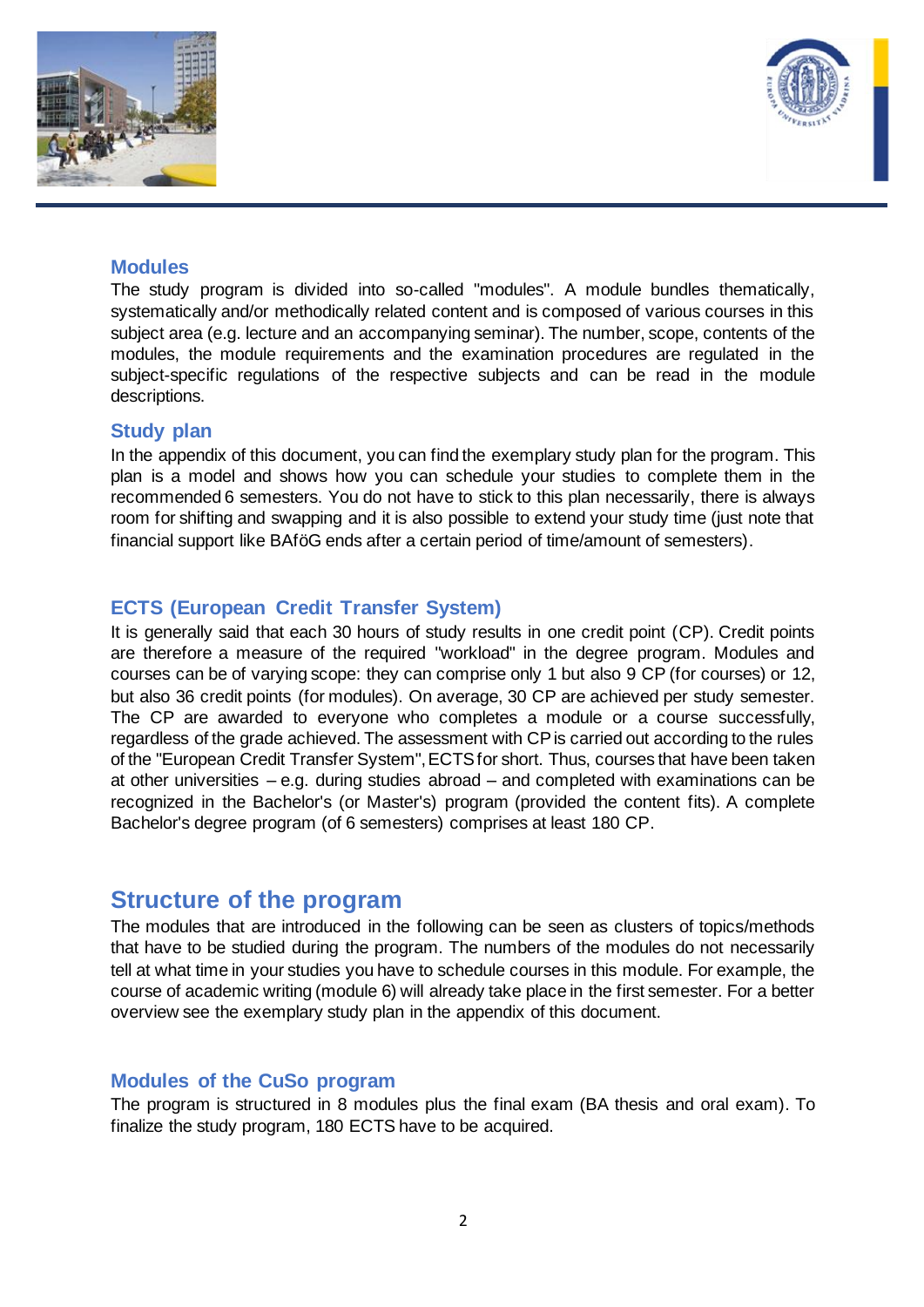



### **Module 1: Cultural and social studies: Introduction (15 ECTS)**

This module provides you the basis of your studies by giving an overview of disciplinary approaches to studying culture and society in a lecture series by professors of the faculty and an accompanying seminar provided in English.

#### **Module 2: Cultural and social studies: Consolidation (15 ECTS)**

In this module you will go deeper into the matter of general cultural sciences by taking two courses in English.

#### **Module 3: Elective compulsory module 1 (30 ECTS)**

Together with module 4, these are your central studies. In this module you choose one of the following three fields and attend four courses in it:

Europe/s – History, Culture, Politics Media – Image, Text and Language Difference – Migration, Gender and Diversity Planned for 2022: Digital Society and Popular Culture

Two courses have to be completed with 6, the other two with 9 ECTS.

The courses can be attended in either English or German.

#### **Module 4: Elective compulsory module 2 (30 ECTS)**

What is said for module 3 applies here as well. You choose a second field of the three mentioned above and attend another four courses in this field.

Two courses have to be completed with 6, two with 9 ECTS.

The courses can be attended in either English or German.

→ In module 3 and, you will attend 4 courses each, that is 8 in total. At least 6 ECTS have to be acquired in German (orally or in written form).

#### **Module 5: Optionmodule: one of the elective compulsory modules previously attended (12 ECTS) OR Economics (12 ECTS) OR Digital Society (12 ECTS)**

This is your optional choice. You can either deepen your focus on one of the fields you chose in modules 3 and 4 by attending two more courses in these fields (6 ECTS each).

You can also decide to do 12 ECTS at the Economics Department of Viadrina.

Another option is to attend two courses (6 ECTS each) that are classified as "Digital Society" optional module.

You can attend the courses in this module in English or German.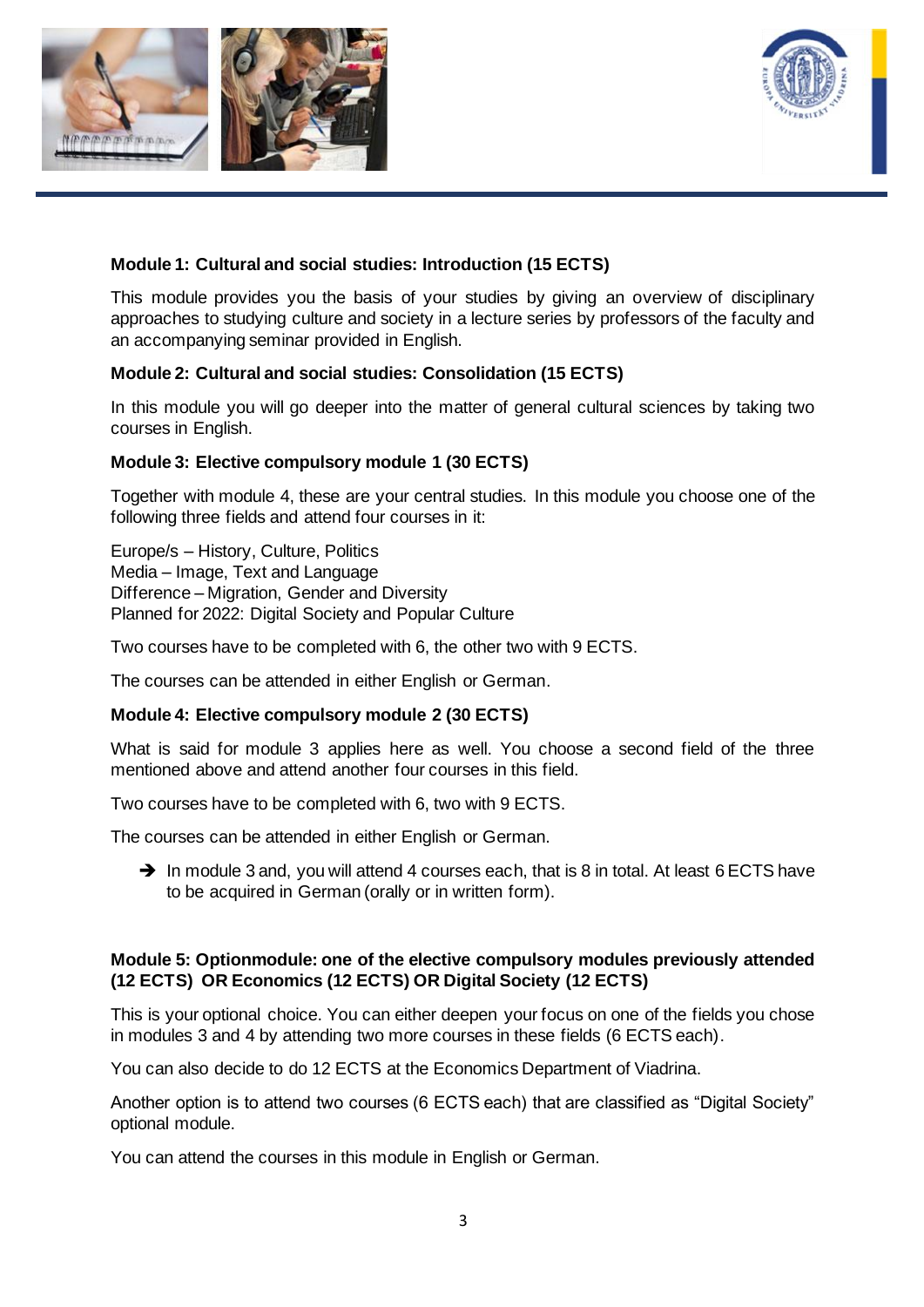



### **Module 6: Methods, Academic Writing and Research Skills (12 ECTS)**

The module focuses on methods in science to ensure access to academic standards as they are common in German social and cultural sciences.

Is it composed of:

- Academic Writing class (to be attended in the **beginning**)
- attending a colloquium in one of the four academic disciplines (to be attended in German)  $\rightarrow$  these are provided in every department of Viadrina. The one you attend must be related to the topic of your BA Thesis.
- a program-specific interdisciplinary colloquium in which your BA thesis research design is presented and an exposé is written (at the **end** of your studies).

#### **Module 7: Language Skills (36 ECTS)**

In this module you learn new languages and can improve languages skills you already have. You have to acquire 36 ECTS by doing language courses and the required language certificates of the Viadrina (Unicert). Further explanation on the choices are found in the section *Languages*.

#### **Module 8: Practical Skills (18 ECTS)**

This module serves to prepare you for your professional careers and give you further key skills. An at least four weeks internship in full-time is mandatory for everyone (6 ECTS). Additionally, you choose other seminars in "Praxisrelevante Fertigkeiten" ("practical skills") and acquire 12 more ECTS.

**Other option:** you can settle the entire module by doing a three-months internship in full-time (or three one-moth internships in full-time) and acquire the full 18 ECTS by that. For more information see section *Internship and study abroad*.

#### <span id="page-5-0"></span>**Languages**

At the beginning of your studies, you have to have at least a **B2 level in English**. From here on, there are several options how you can learn new languages and improve language skills you already have.

**Students without German backgrounds** will have to achieve at least a B2 level in German. The students are strongly advised to reach C1 level if they plan to continue their studies in Germany.

You can choose another foreign language and reach at least B1 here. If you choose to improve your English instead, you can level up to C1. Students with Anglophone backgrounds are excluded from choosing English as a foreign language.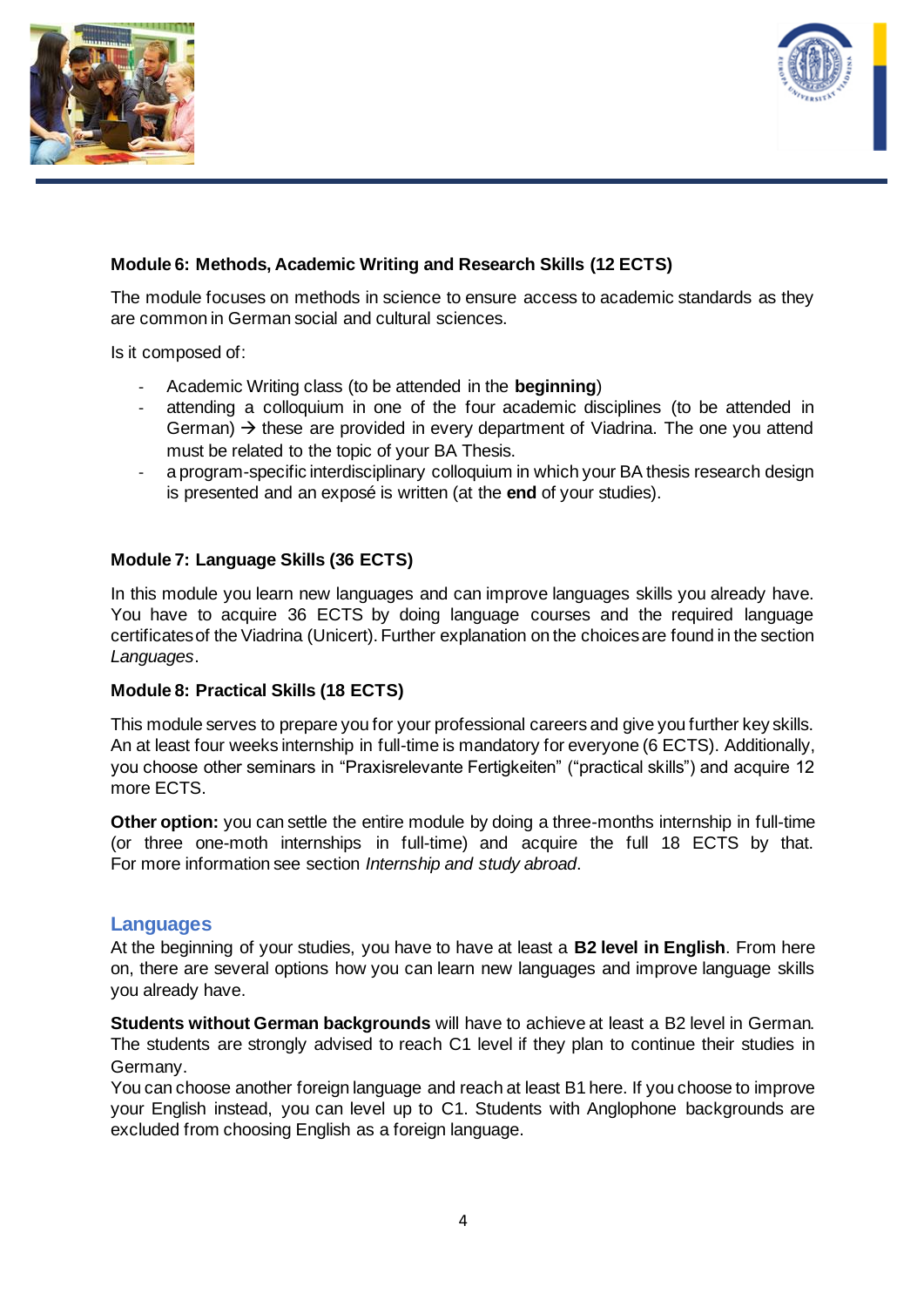



**Students with German backgrounds** can choose one foreign language which is not English and reach level B2 here. Besides, you can either take another foreign language and reach level B1 or you choose to improve your English and level up to C1.



 $\rightarrow$  At the end of your studies, you will have skills in at least 3 languages: English,  $12$ German and one (or two) modern foreign language

#### <span id="page-6-0"></span>**Internship and study abroad**

As mentioned above, an at least 1 month internship is mandatory for everyone.

Concerning the time abroad, you can either **study** abroad or do an **internship** abroad.

If you are not from a German-speaking background, you can decide to do an internship in Germany that is then recognized as "stay abroad".

If you do a three-months internship abroad, you kill two birds with one stone: the required time abroad and the mandatory internship. You will get 18 ECTS for module 8 (practical skills).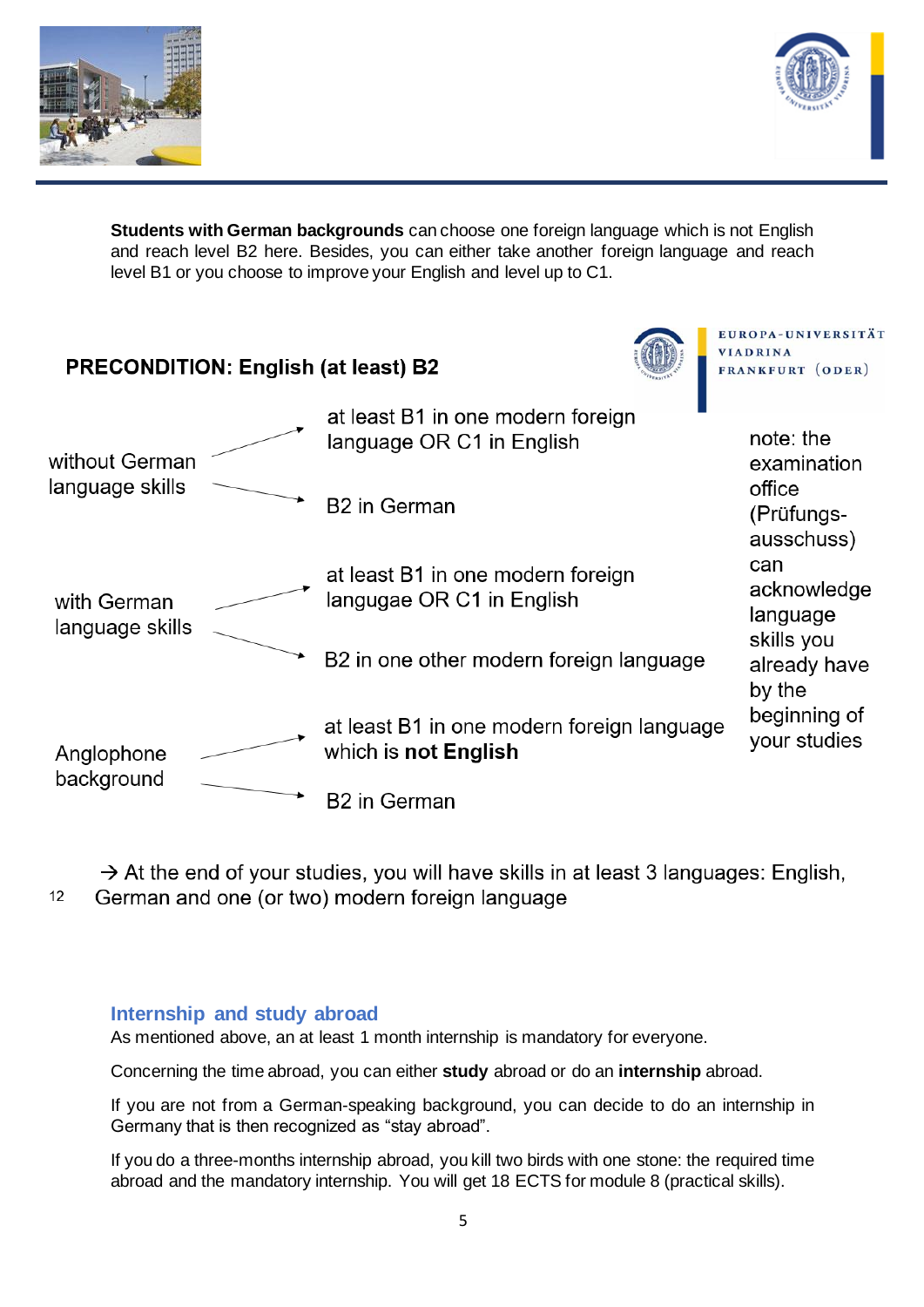



If you decide to study abroad, you have to acquire at least 6, maximum 30 ECTS in courses that go with the topics of the modules 1-5 and 8.



## <span id="page-7-0"></span>**Exams**

Every form of course and lecture requires a certain form of exam. You will be informed about the examination mode at the beginning of each course. In general, there are several options depending on the amount of credit points you want to achieve, like writing term papers, having oral exams or giving a presentation in class plus a certain amount of documentation. The form of examination can vary depending on your teacher.

### <span id="page-7-1"></span>**BA thesis and final exam**

At the very end of your studies, you will write your Bachelor Thesis (9 ECTS). It can be written in either English or German. The volume of the thesis is generally to be around 40 pages. You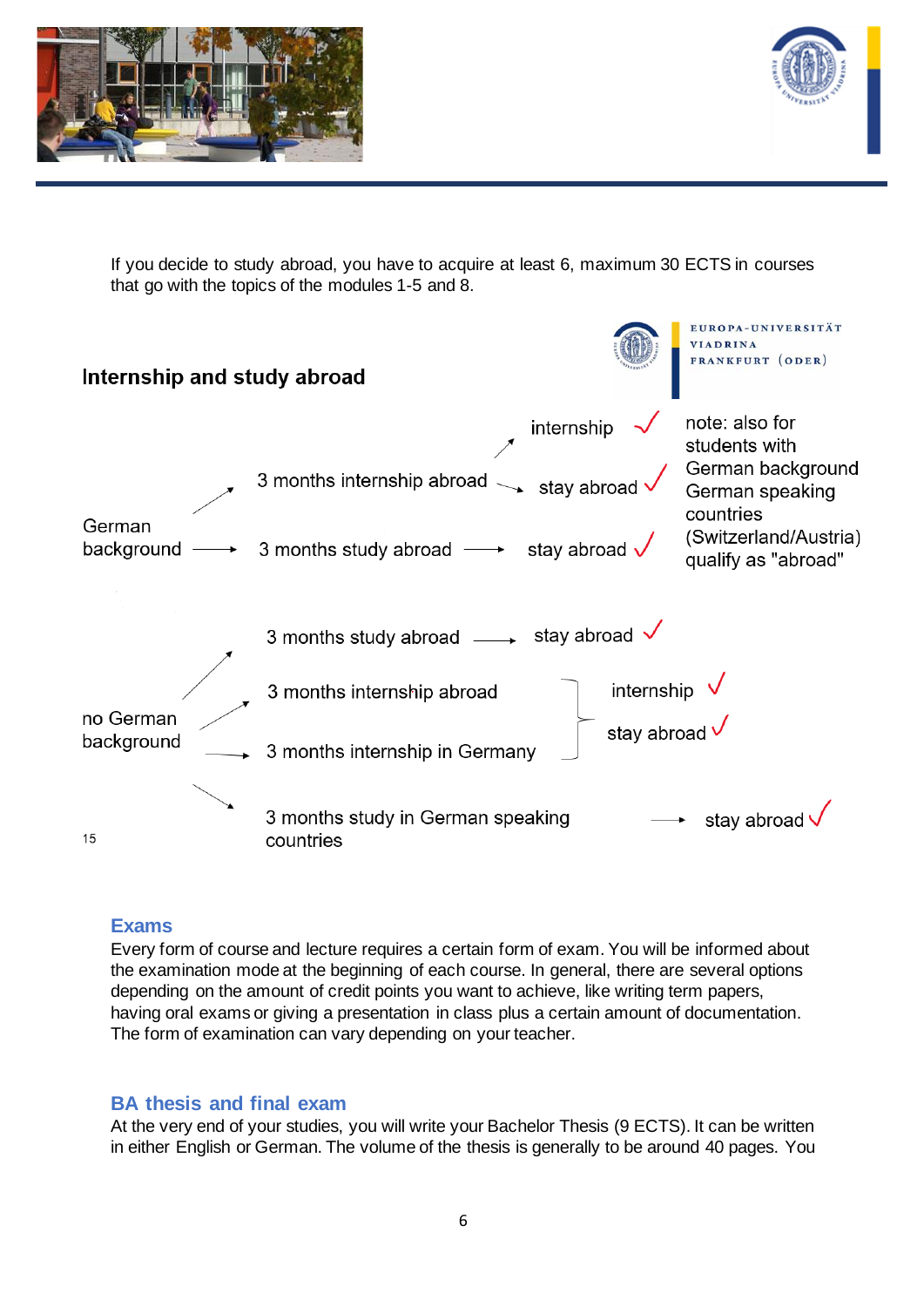



have 8 weeks to complete the thesis. The topic is free but has to be related to one of the four established disciplines.

The thesis is evaluated by at least two examiners who are specialists in the respective discipline and subject area addressed in the thesis.

- ➔ The discipline of your thesis is later noted on your degree certificate to assist you in applying for master's degree programs.
- → It is important that you acquire at least 30 ECTS in one discipline (cultural history, comparative social sciences, literary studies, or linguistics) to be eligible to a master's program in the respective field after you have finished your BA degree.

Having completed all the required ECTS and the BA thesis, you will have your final oral exam of 60 minutes in total (3 ECTS) with again two examiners.

The exam is composed of three parts (20min each) with each one topic of the modules 3 and 4. The topic of your thesis can be one of the three.

For further information see Study and Examination Regulations.

# <span id="page-8-0"></span>**Contact persons and services**

#### **Dr. Rita Vallentin - Program Coordinator**

If you have questions regarding the application process, student counselling, course guidance, the different modules, study documents or language requirements, the **program coordinator** is the right person to contact.

Mail: [cuso@europa-uni.de](mailto:cuso@europa-uni.de)

Tel.: +49 (0)335 5534 2521

Main Building, Room 078 Große Scharrnstraße 59 15230 Frankfurt (Oder)

#### **Prof. Dr. Britta Schneider – Academic Management**

The **academic management** of the program is responsible for module content and the design of the academic curriculum.

Mail: [BSchneider@europa-uni.de](mailto:BSchneider@europa-uni.de)

Tel.: +49 (0)335 5534 2734

Audimax, Room 122 Große Scharrnstraße 59 15230 Frankfurt (Oder)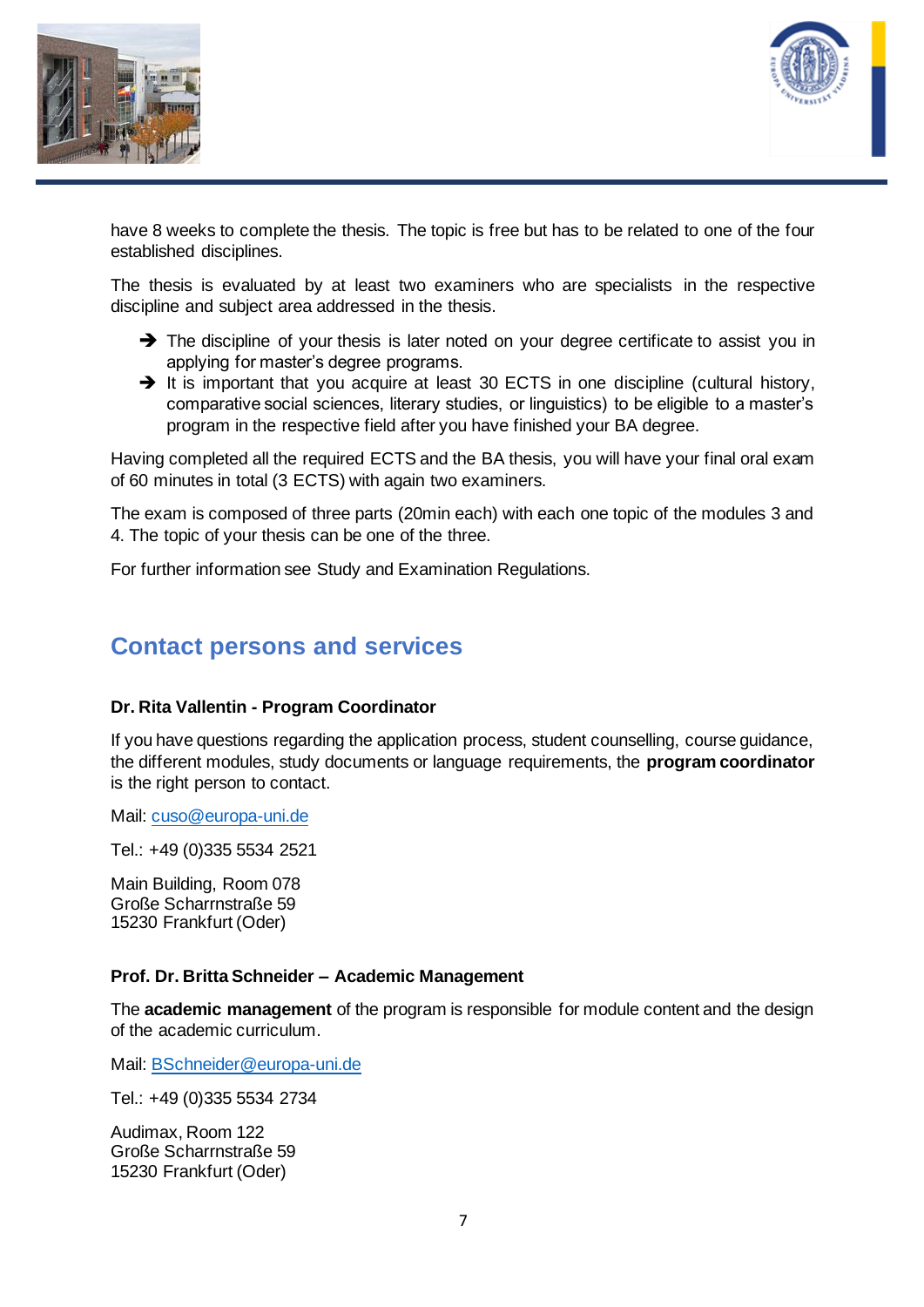



### **Prof. Dr. Nicole Richter – Chairperson of the Examination Board**

The **chairperson of the examination board** is your contact person for the recognition of external study achievements from Germany and abroad or the change to a new study regulation.

Mail: [buero-nrichter@europa-uni.de](mailto:buero-nrichter@europa-uni.de)

Tel.: +49 (0)335 5534 16 6 845 / +48 61829 6 845

Collegium Polonicum, Room 132 Ul. Kościuszki 1 69-100 Słubice

#### **Teresa Weigand – Student Assistant**

Our **student assistant** Teresa offers weekly office hours for study planning and all other questions regarding the organisation of studies in the BA Cultural and Social Studies.

Mail: [euv203508@europa-uni.de](mailto:euv203508@europa-uni.de)

Consultation hours: Mondays 9-10:30 and Wednesdays 10-11:30 Virtual room[: https://whereby.com/teresa-weigand%2Fconsultation-hour-for-students](https://whereby.com/teresa-weigand%2Fconsultation-hour-for-students)

#### **Central Student Advisory Service (Zentrale Studienberatung)**

With any question about how to organize your studies at European University Viadrina, if you need support in personal decision making or help in planning and designing your course or if you have difficulties with your studies, you can always contact the **central student advisory service**. They will help you find your way through the university jungle and help you with any question you have. This is free of charge for you so don't hesitate to contact them. Every semester, there are special offers of different workshops for students.

<https://www.europa-uni.de/en/struktur/zse/zsb/studienberatung/index.html>

#### **Examination Board (Prüfungsausschuss)**

The **examination board** is responsible for all your prior and ongoing grades and credits, the placement in higher semesters and other applications relevant to the course of studies. If you need a service from the examination board, directly contact **Prof. Dr. Nicole Richter** (see above).

[https://www.kuwi.europa-uni.de/de/dekanat/Gremien-der-](https://www.kuwi.europa-uni.de/de/dekanat/Gremien-der-Fakultaet/Pruefungsausschuesse_kuwi/index.html)[Fakultaet/Pruefungsausschuesse\\_kuwi/index.html](https://www.kuwi.europa-uni.de/de/dekanat/Gremien-der-Fakultaet/Pruefungsausschuesse_kuwi/index.html)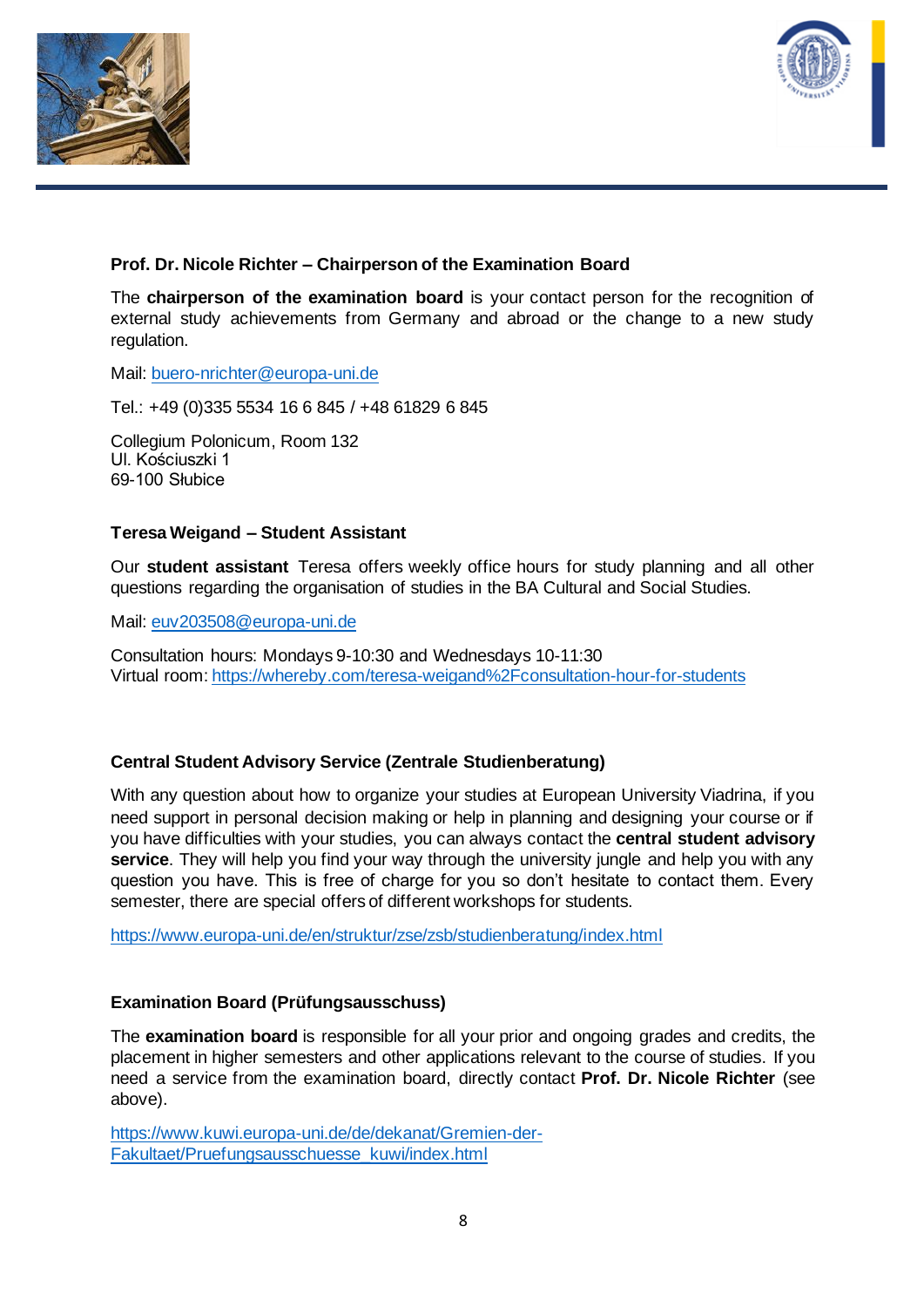



#### **Examination Office (Prüfungsamt)**

The **examination office** is the service to contact if you want to register your Bachelor Thesis and for your final exam, if you need a certificate or a Transcript of Records.

[https://www.europa](https://www.europa-uni.de/en/struktur/verwaltung/dezernat_1/Studienservice/pruefungsamt/index.html)[uni.de/en/struktur/verwaltung/dezernat\\_1/Studienservice/pruefungsamt/index.html](https://www.europa-uni.de/en/struktur/verwaltung/dezernat_1/Studienservice/pruefungsamt/index.html)

# <span id="page-10-0"></span>**FAQ**

#### <span id="page-10-1"></span>**How to enroll for courses?**

To see what courses are available this semester, consider the **Course Catalog**. On **viaCampus** [\(https://viacampus.europa](https://viacampus.europa-uni.de/qisserver/pages/cs/sys/portal/hisinoneStartPage.faces)[uni.de/qisserver/pages/cs/sys/portal/hisinoneStartPage.faces\)](https://viacampus.europa-uni.de/qisserver/pages/cs/sys/portal/hisinoneStartPage.faces) you can find all information on course contents, schedules and modules.

By clicking on one of the courses in viaCampus you will find additional information on the course and if it's analogue or online, as well as the link to "moodle". Click on the moodle-link and enroll if you want to pick that particular course. You will find more details once inside the course on the moodle-platform.

**Please enroll and participate always using your viadrina-account (eg. [euv000000@europa-uni.de\)](mailto:euv000000@europa-uni.de).**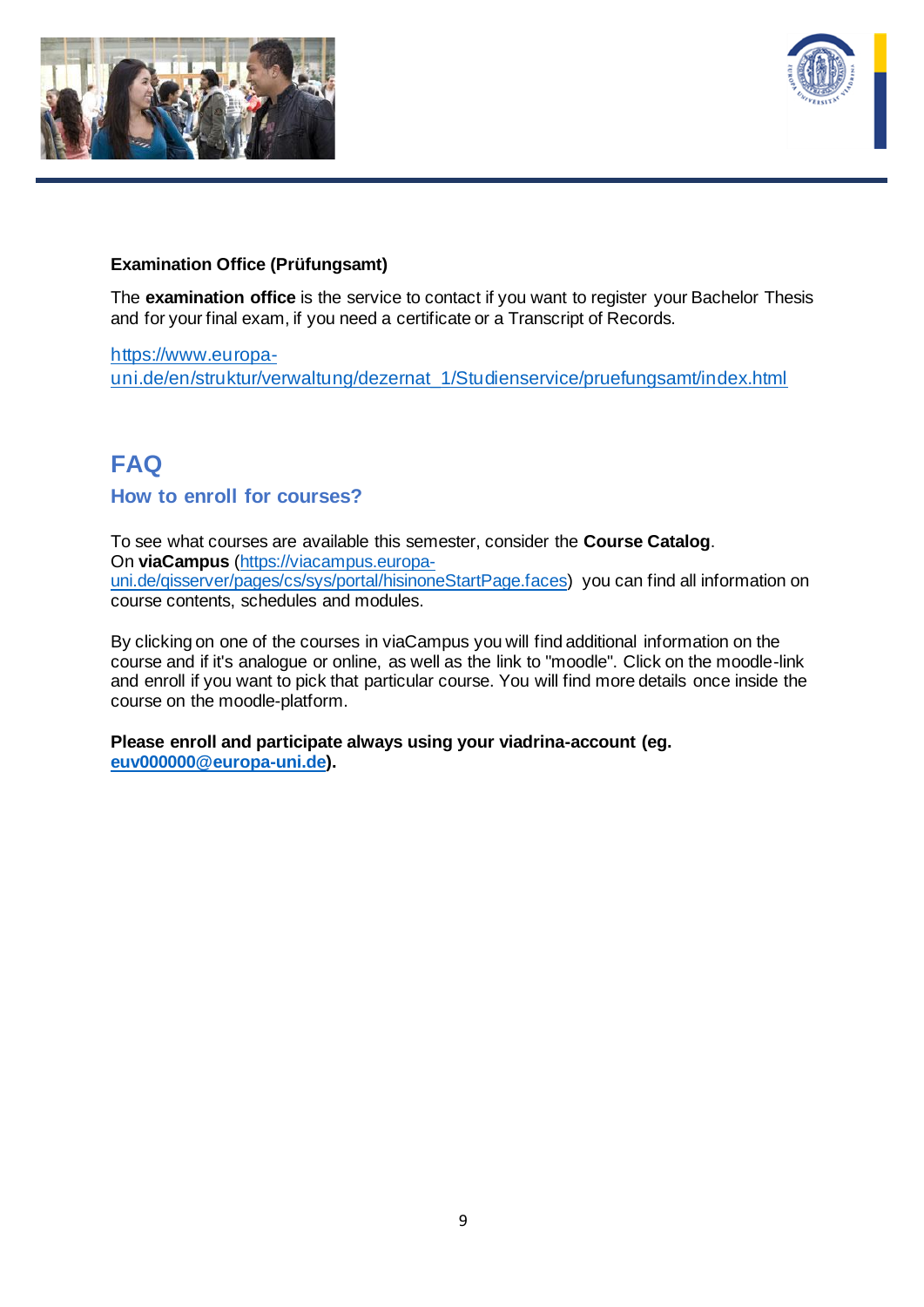# <span id="page-11-1"></span><span id="page-11-0"></span>**Appendix Exemplary Study Plan**

### Musterstudienverlaufsplan Cultural and Social Studies

| 1. Semester<br>30 ECTS | Modul 1<br>"Introduction to Cultural<br>and Social Studies"<br>(6 ECTS)                   | Modul 1<br>"Introduction to Terms,<br><b>Theories and Methods"</b><br>(9 ECTS)                        | <b>Modul 2</b><br><b>Cultural and Social</b><br><b>Studies: Consolidation</b><br>(6 ECTS) | <b>Modul 6</b><br><b>Peer-Writing Group</b><br>(3 ECTS)                         | <b>Modul 7</b>                      |  |
|------------------------|-------------------------------------------------------------------------------------------|-------------------------------------------------------------------------------------------------------|-------------------------------------------------------------------------------------------|---------------------------------------------------------------------------------|-------------------------------------|--|
| 2. Semester<br>30 ECTS | <b>Modul 2</b><br><b>Cultural and Social</b><br><b>Studies: Consolidation</b><br>(9 ECTS) | Modul 3<br><b>WAHLPFLICHT-</b><br><b>EUROPE/S, DIVERSITY,</b><br><b>MEDIA</b><br>(6 ECTS)             | Modul 3<br>WAHLPFLICHT-<br><b>EUROPE/S, DIVERSITY,</b><br><b>MEDIA</b><br>(6 ECTS)        | <b>Modul 8</b><br><b>Practical Skills</b><br>(3 ECTS)                           | <b>Language Skills</b><br>(12 ECTS) |  |
| 3. Semester<br>30 ECTS | Modul 3<br>WAHLPFLICHT-<br><b>EUROPE/S, DIVERSITY,</b><br><b>MEDIA</b><br>(9 ECTS)        | Modul 3<br><b>WAHLPFLICHT-</b><br><b>EUROPE/S, DIVERSITY,</b><br><b>MEDIA</b><br>(9 ECTS)             | <b>Modul 4</b><br>WAHLPFLICHT-<br><b>EUROPE/S, DIVERSITY,</b><br><b>MEDIA</b><br>(6 ECTS) |                                                                                 | <b>Modul 7</b>                      |  |
| 4. Semester<br>30 ECTS | <b>Modul 4</b><br>WAHLPFLICHT-<br><b>EUROPE/S, DIVERSITY,</b><br><b>MEDIA</b><br>(6 ECTS) | <b>Modul 4</b><br>WAHLPFLICHT-<br><b>EUROPE/S, DIVERSITY,</b><br><b>MEDIA</b><br>(9 ECTS)             | <b>Modul 8</b><br><b>Practical Skills</b><br>(3 ECTS)                                     | <b>Modul 8</b><br><b>Practical Skills -</b><br>4-wöchiges Praktikum<br>(6 ECTS) | <b>Language Skills</b><br>(12 ECTS) |  |
| 5. Semester<br>30 ECTS | <b>Modul 4</b><br>WAHLPFLICHT-<br><b>EUROPE/S, DIVERSITY,</b><br><b>MEDIA</b><br>(9 ECTS) | <b>Modul 5</b><br><b>Optionsmodul</b><br>(Wiwi oder Europe/s,<br><b>Diversity, Media)</b><br>(6 ECTS) | <b>Modul 6</b><br><b>Vorbereitendes</b><br><b>BA Kolloquium</b><br>(3 ECTS)               | <b>Modul 6</b><br><b>Fachkolloquium</b><br>$(6$ ECTS)                           | Modul 7                             |  |
| 6. Semester<br>30 ECTS | <b>BA Arbeit und</b><br>Abschlusskolloquium<br>$(9 + 3$ ECTS)                             | <b>Modul 5</b><br><b>Optionsmodul</b><br>(Wiwi oder Europe/s,<br><b>Diversity, Media)</b><br>(6 ECTS) |                                                                                           | <b>Modul 8</b><br><b>Practical Skills</b><br>(6 ECTS)                           | <b>Language Skills</b><br>(12 ECTS) |  |